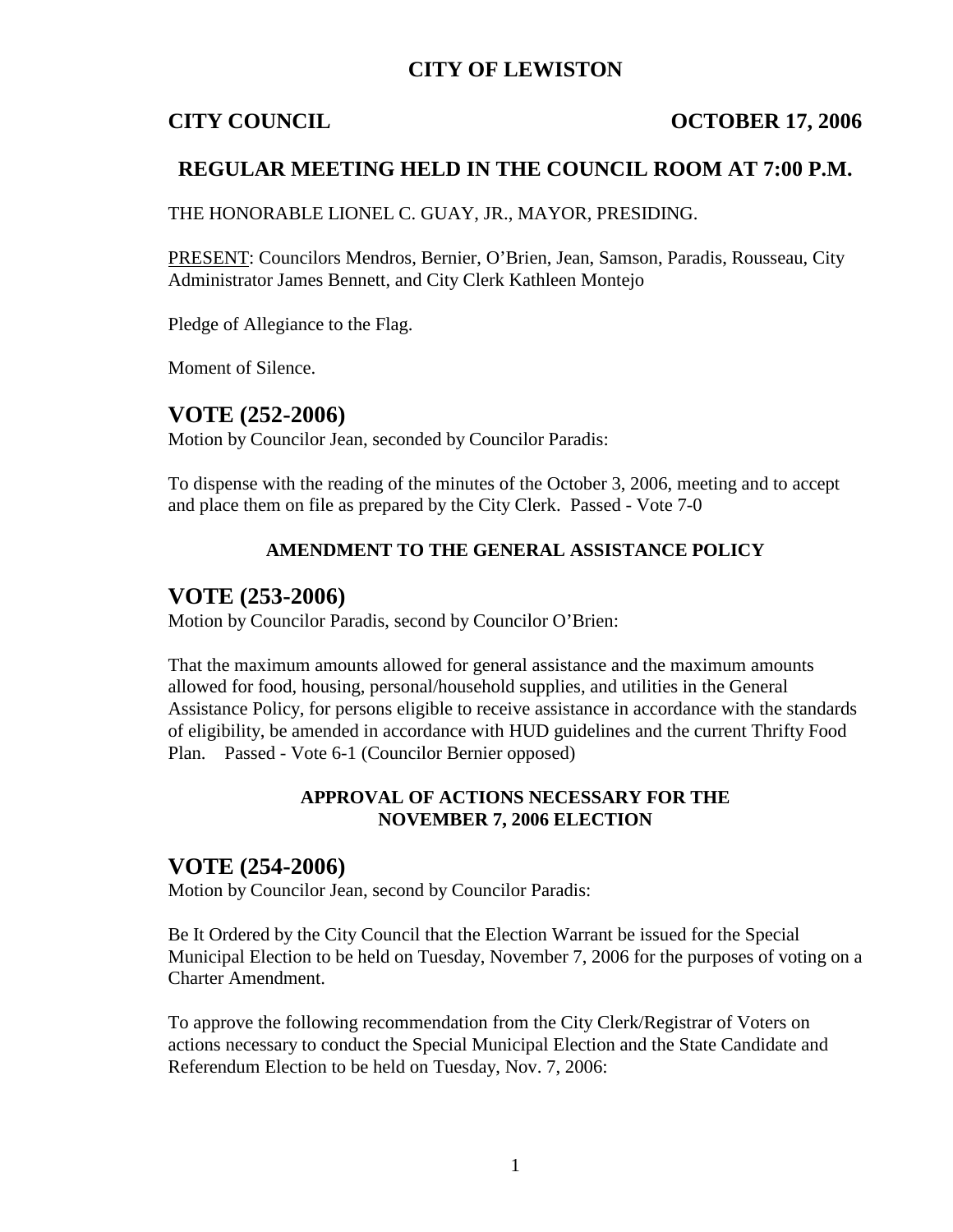A. That the hours for acceptance of registrations in person only, prior to the Nov. 7th election, as required by MRSA Title 21A, sec. 122, 6A(2), be set at 8:00am to 4:30pm, Oct. 18 through Nov. 6, 2006; and additional hours of 9:00am to 12 noon on Saturday, Nov. 4, 2006.

B. That the names of those persons who register during the closed session for registration shall be recorded in accordance with MRSA Title 21A, sec. 122, subsec. 7B, expect the day prior to the election when they shall be recorded in accordance with subsec. 7A.

C. Pursuant to Title 21A, sec 759(7), absentee ballots will be processed at the central polling place at 7:00am, 12:00pm, 4:00pm, 6:00pm and any and all remaining shall be processed at 8:00pm, if necessary.

Passed - Vote 7-0

## **ADOPTION OF MEETING SCHEDULE FOR THE MONTH OF NOVEMBER**

## **VOTE (255-2006)**

Motion by Councilor Jean, second by Councilor O'Brien:

To suspend Section 1,(a) of the Rules Governing the City Council and to hold one regular meeting during the month of November to be held on Tuesday, November 14<sup>th</sup>. Passed - Vote 7-0

## **AUTHORIZATION TO ACCEPT TRANSFER OF FORFEITURE FUNDS**

## **VOTE (256-2006)**

Motion by Councilor Samson, second by Councilor Jean:

That pursuant to Title 15, Maine Revised Statutes Annotated, Section 5824(3) and Section 5822(4)(A), the City Council hereby acknowledges and approves of the transfer of \$668.00, or any portion thereof, in the case of the State of Maine vs. Brian Keith LeGasse, CR-05- 1050 Court Records. Being funds forfeited pursuant to court process. It is further acknowledged that these funds shall be credited to the 'City of Lewiston Drug Enforcement Program', funds to be deposited in Account No. 590-3514050 at People's Heritage Bank. Passed - Vote 7-0

## **APPOINTMENT TO THE LEWISTON HOUSING AUTHORITY BOARD OF TRUSTEES**

## **VOTE (257-2006)**

Motion by Councilor Samson, second by Councilor O'Brien:

To confirm the Mayor's nomination of Bertrand Dutil of 454 Meadowview and to appoint Mr. Dutil as a member of the Board of Trustees of the Lewiston Housing Authority for a five year term, said term to expire October 7, 2010. Passed - Vote 7-0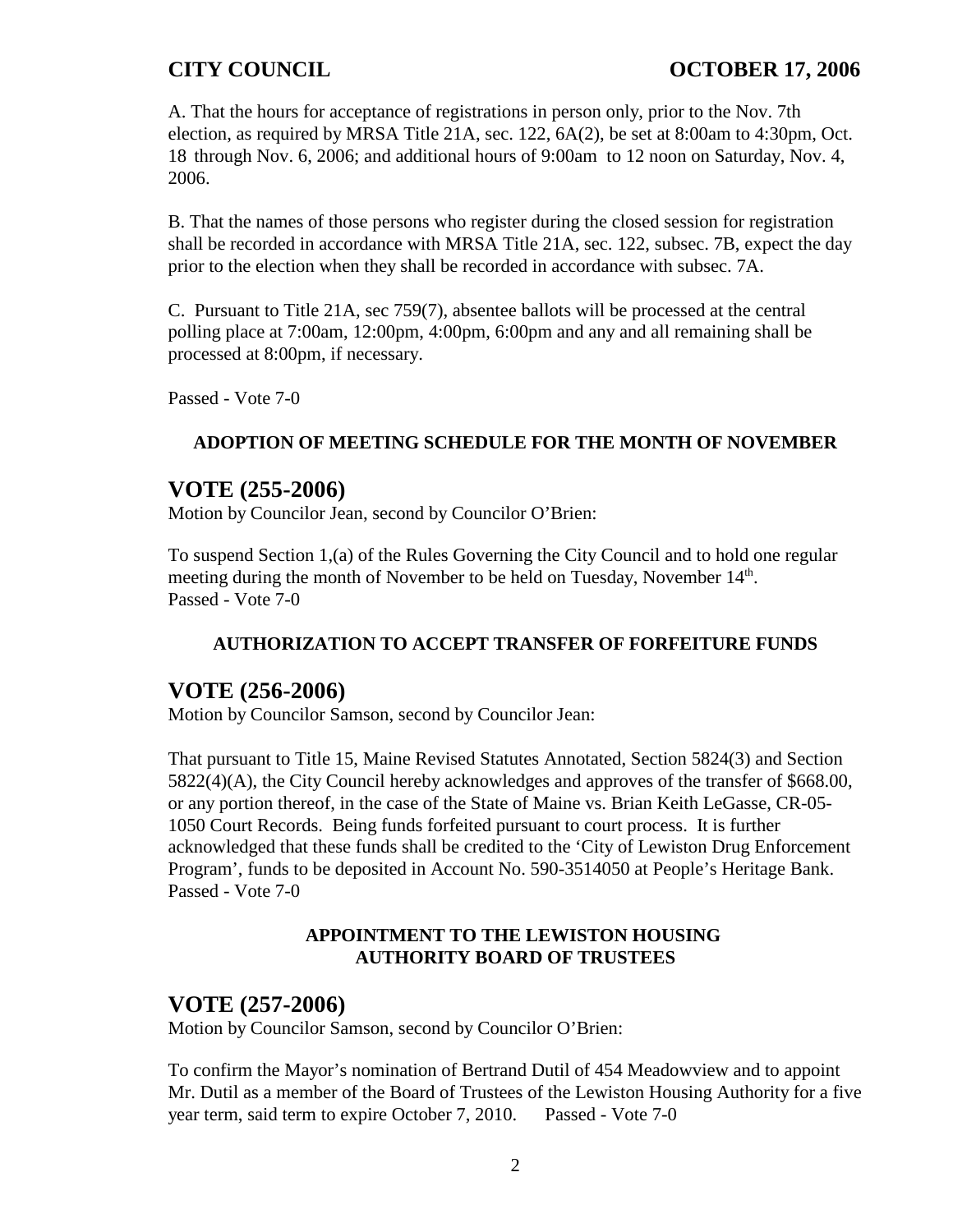### **UPDATE REGARDING THE REGIONAL CONSOLIDATED DISPATCH SYSTEM PROJECT**

City Administrator James Bennett made a presentation to the Council regarding the Regional Consolidated Dispatch System Project. He noted there are four dispatch centers in the county and the operating cost is \$2,553,372 to run all four centers annually. It was noted that the centers have little capital funds to upgrade equipment. There is a newly created committee that will be exploring the consolidation of the dispatching services and this committee will review logistics such as which entity would run the consolidated center, funding issues and so forth.

David Hughes of 34 Howe Street noted the consolidation of services could result in up to twelve jobs being eliminated. He asked about job training opportunities for the people who would lose their positions.

### **APPOINTMENT OF ONE CITY REPRESENTATIVE TO THE REGIONAL CONSOLIDATED DISPATCH COMMITTEE**

Councilors Paradis and Bernier nominated the City Administrator to serve as the City's representative.

## **VOTE (258-2006)**

Motion by Councilor Jean, second by Councilor Rousseau:

To appoint City Administrator James Bennett to serve as the City's representative to the Regional Consolidated Dispatch Committee. Passed - Vote 7-0

### **REPORTS AND UPDATES**

The City Administrator reported that despite weeks of trying to coordinate the schedules of the Gubernatorial candidates for a debate in Lewiston on revaluations and property tax, the only night that all four candidates could do a debate would be October 31. Councilor Mendros said this would be fine, yet the rest of the Council suggested letting the candidates and others spend time with their families since it would be Halloween.

At this time, the Council took a five minute recess.

### **OTHER BUSINESS**

Cynthia Rodrigue of Auburn stated that she has been having a problem with the Lewiston Police Department. The Chief suggested she come into his office the next day to discuss her concerns.

Joyce Bilodeau of 25 Marston Street spoke in favor of the stormwater utility fee and read a statement in support of the fee and citing examples of it's necessity such as the federal mandates the city is obligated to follow.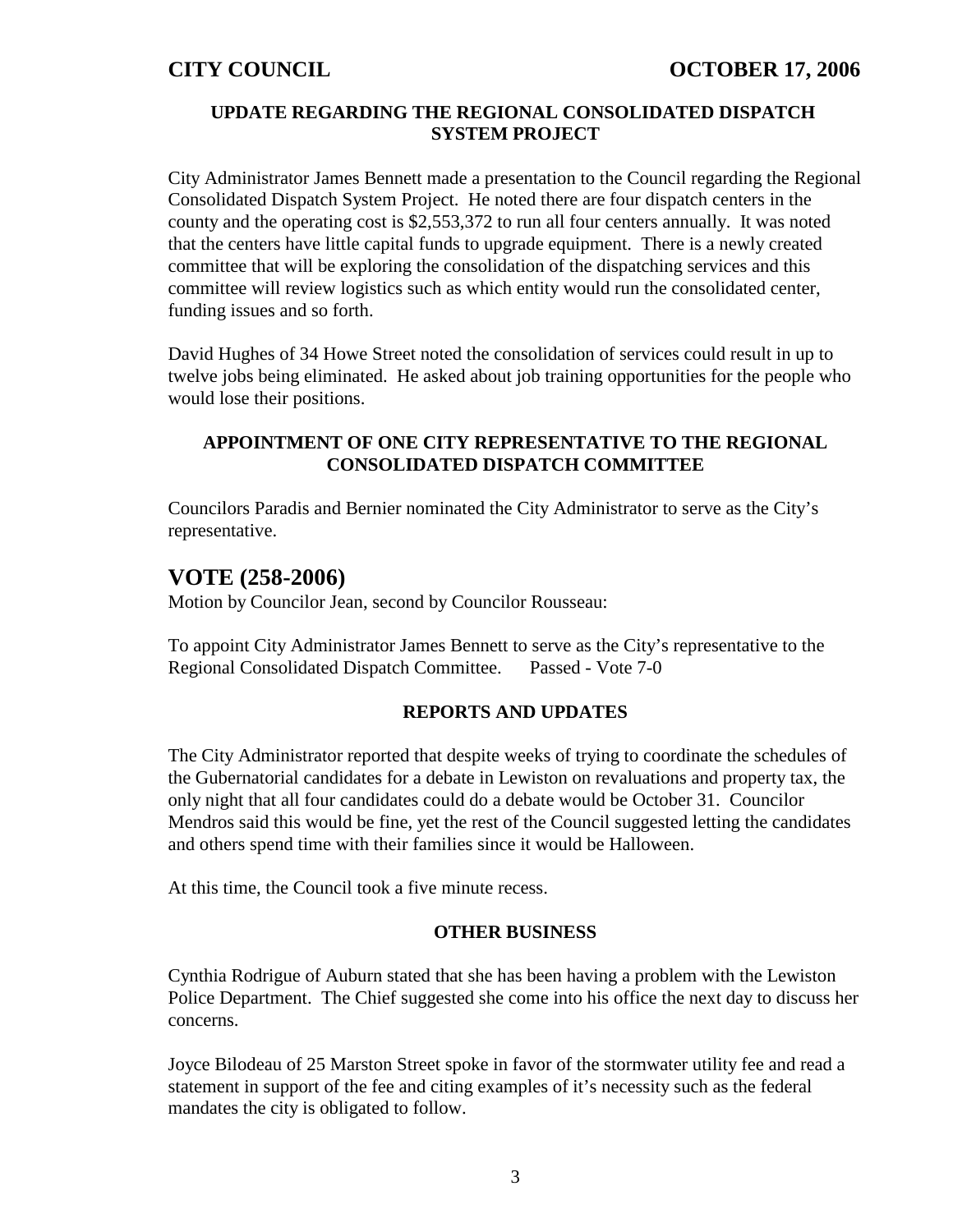David Hughes of 34 Howe Street stated the fee is \$30 this year and he is concerned about increases in future years. He noted that nine percent of the city's budget is in bond payments. He noted that lies and scare tactics have been used by City Hall regarding the petition to stop the stormwater utility district and he did not think the petition would "blow a hole" in the city budget. He said that City Hall is playing politics.

Michael Breton of 29 Mower Avenue said the stormwater fee is a good idea to help lower taxes and the petition is political.

Paul Fournier of Old Greene Road read part of Joyce Bilodeau's statement noting that the fee is important in addressing the CSO issues the city has. He spoke in favor of the ordinance and maintaining it.

Rick Callier, president of the firefighters union, spoke of his concern regarding city politics threatening jobs and he said that he commends a majority of the Council for working hard on the budget issues. He questioned Councilor Mendros' involvement with the organizers of the petition.

Paula Breton of 29 Mower Avenue spoke of major water problems on her street that the fire department responds to.

Jeff Baril noted that many city employees are in attendance to show support for their jobs and he also believes the petition represents dirty politics. He noted that city employees support the Councilors and feels that Councilors should support city employees.

Larry Poulin of 25 Shawmut Street stated the petition shows that citizens disagree with the Council and he noted he has talked with many residents who disagree with the new fee. He said the petition does not cut jobs, the City Administrator and Council do that. He stated that jobs should not have to be cut as a result of the petition.

At this time, the Mayor closed the public portion of other business since no other members of the public wished to speak.

Councilor Mendros stated that he respects jobs and the work done by city employees. He said that to spin his opinions as if they are anti-fire department is disappointing and not appropriate. He said that the city needs to follow the Charter regarding the petition process.

Councilor O'Brien stated that anything that she does as a public figure, she always thinks of the consequences - both intended and unintended.

Councilor Rousseau suggested that residents should review the amount of taxes they paid in 1998 as opposed to their 2006 taxes. He said that property owners are paying less in taxes now then they did ten years ago. He said that as an example, a house in 1998 paid \$2184 in taxes and in 2006 the same house paid \$2005.

Mayor Guay said that the petition was started by people who did not under the process and the city will do everything possible to protect employees jobs.